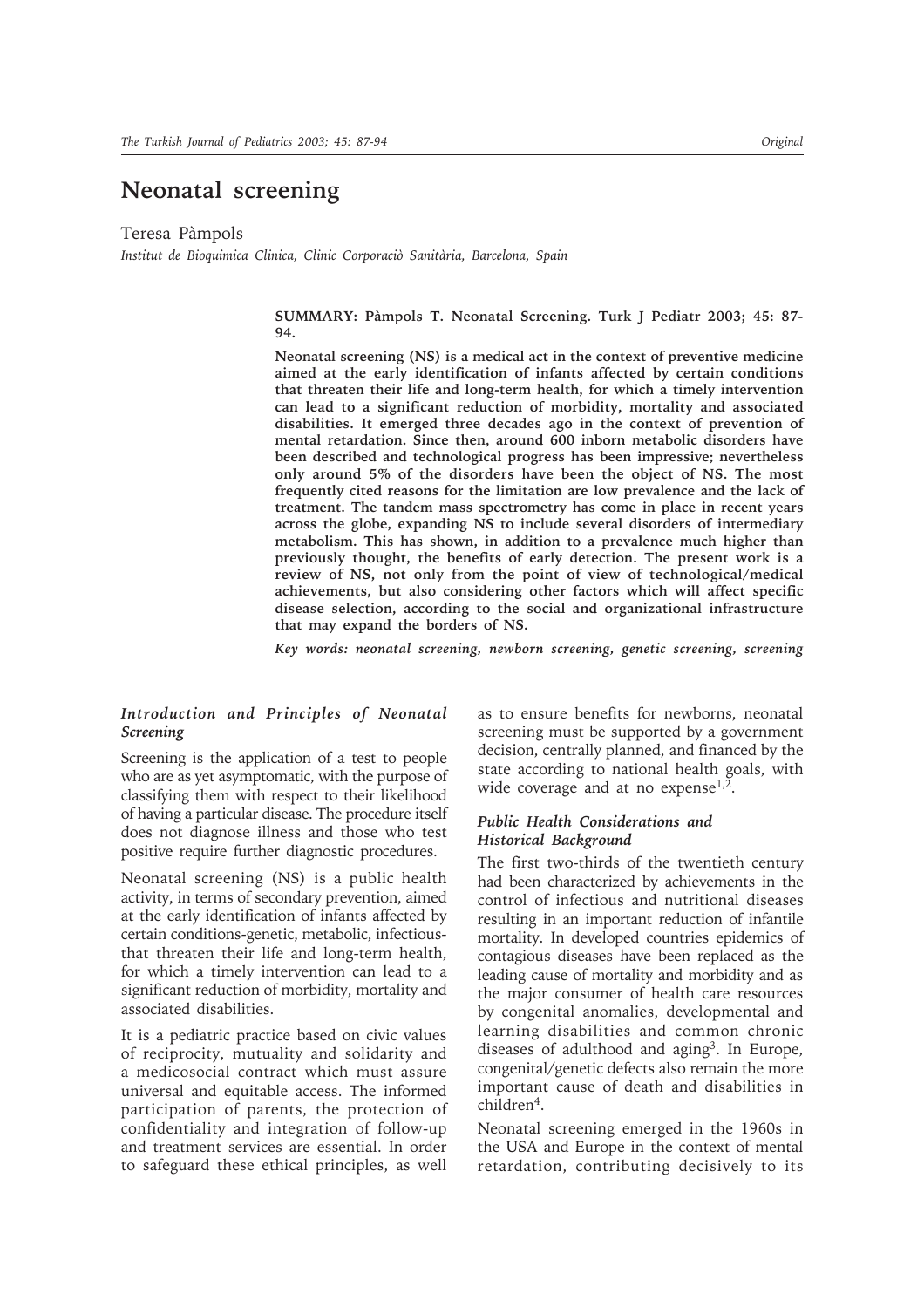development the discovery of phenylketonuria (PKU) by A. Fölling, the method developed by H. Bickel for its successful treatment and the idea of R. Guthrie to collect blood on filter paper, demonstrating that dried blood paper spots were analytically suitable for the detection of PKU with a bacterial inhibition assay. The introduction of neonatal screening for PKU represented the first population-based genetic screening and signaled the introduction of genetic testing into public health programs.

### *After Nearly 40 Years of Neonatal Screening, Where Are We?*

Dried blood spots (DBS) had became a "gold" specimen allowing determination of



**Fig. 1.** Analytes that have been determined in dried blood samples collected on filter paper, and more frequently employed screening methods. Abbreviations: BIA, Bacterial Inhibition Assay; RIA, Radioimmunoassay; ELISA, Enzyme-linked Immunoassay; DELFIA, Delayed Europium-linked Fluorescence Immunoassay; TLC, Thin Layer Chromatography; PC, Paper Chromatography; HPLC, High Performance Liquid Chromatography; MS/FABS, Mass Spectrometry/Fast Atom Bombardment Mass Spectrometry; TMS, Tandem Mass Spectrometry.

an impressive number of analytes with a great variety of analytical methods (Fig. 1). The analytical test to be used for neonatal screening must be safe, specific, sensitive, with a good positive-predictive value and a very low number of negative results (or none), of low cost and applicable to DBS. But it must also be recognized that the whole laboratory analytical procedure has very high requirements of quality assurance. There are pre-and postanalytic components which are a major part of a neonatal screening program and must be integrated in the quality assurance program

(QAP) laboratory, such as specimen collection and delivery, data collection and registration, timing from birth to beginning of treatment of positive cases and communication with parents/ professionals. Follow-up of the whole procedure and education are vital components.

Neonatal screening is a system comprised of many professionals with expertise in many different areas of medical care: nurses, laboratory technicians, clinical biochemists, pediatricians, neuropediatricians, social workers, obstetricians, medical geneticists, and genetic counselors. Through long-term follow-up of patients/families, including reproductive aspects, the neonatal screening program becomes interdisciplinary.

Since the early 1960's our capability to interpret and diagnose inherited metabolic diseases (IMD) has greatly increased. The Metabolic and Molecular Bases of Inherited Disease (MMBID), the book which encompasses the progress of knowledge on inherited disease, described 78 entities in its 1<sup>st</sup> edition from 1960, and around 600 in its  $8<sup>th</sup>$  edition from 2001 (MMBID  $8$ )<sup>5</sup>



**Fig. 2.** Graphic representation of the exponential increase in our capability to interpret and diagnose inherited metabolic disorders (IMD). The illustration is based on the rapidly expanding book, "The Metabolic and Molecular Bases of Inherited Disease", the MMBID, which encompasses the progress in new knowledge on IMD. Data source, Jemenez-Scanchez

G, Childs B, Valle  $D^6$ . The arrow indicates the beginning of neonatal screening.

(Fig.  $2)^6$ . The onset of clinical symptoms of IMD is mainly pediatric (Fig. 3). They are overwhelming and often lethal diseases, and life span is reduced. In two-thirds of IMD, death occurs before the age of 10 years in 30% of entities, and in 20% between 10-30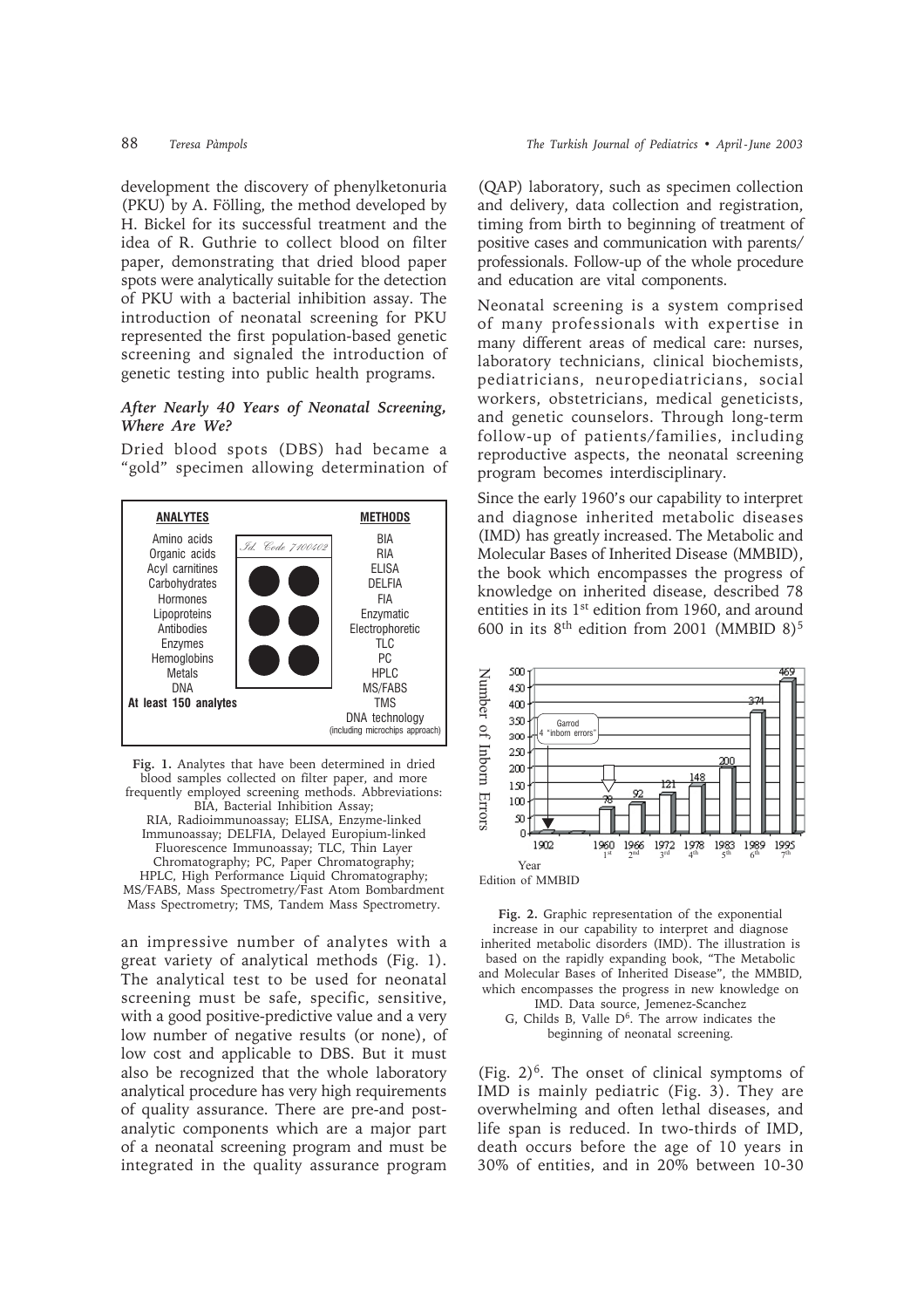

**Fig. 3.** Age of onset of clinical symptoms of inborn metabolic disorders. Drawing based on the analysis made by Jimenez-Sanchez G, Childs B, Valle D, in the  $8<sup>th</sup>$  edition of MMBID<sup>6</sup> about conditions described in its precedent edition (MMBID 7).

years. Seventy percent of phenotypes involve more than one anatomical and functional system and the nervous system is affected in 43% of the cases. Most phenotypes compatible with prolonged survival are associated with handicaps that limit access to schooling and work<sup>6</sup>. Nevertheless, only a maximum of  $5\%$ of IMDs have been the object of neonatal screening programs, and the bulk of diagnosis mainly relies on the index of clinical suspicion and coordinated access to the biochemical genetics and molecular genetics services.

The few conditions (metabolic and non-metabolic) that had been the object of neonatal screening programs are listed in Table I. Among IMDs, there is universal agreement on PKU and congenital hypothyroidism (CH) and, depending on the

*Volume 45 • Number 2 Neonatal Screening* 89

national or regional programs, a rather high acceptance of hemoglobinopathies, classical galactosemia, maple syrup urine disease (MSUD), biotinidase deficiency, homocystinuria and congenital hyperplasia (CAH), with less consensus for cystic fibrosis (CF) and tyrosinemia. A new technology has emerged in recent years, the tandem mass spectrometry (TMS), which expands neonatal screening to an important group of disorders of intermediary metabolism (Table II).

# *To Screen or Not to Screen? Decision Criteria*

Current criteria on neonatal screening is based on principles outlined by Wilson & Young and the World Health Organization<sup>8</sup>:

- a) Severe morbidity/mortality if the disease is not diagnosed in the neonatal period.
- b) A timely medical intervention can lead to a significant reduction of morbidity, mortality and associated disabilities.
- c) Prevalence of the disease is relatively high (>1 in 10,000-15,000 newborns).
- d) There is an analytical test fulfilling criteria of sensitivity, specificity and low cost.

Nevertheless, the final decision will rely on many additional considerations, including local circumstances, priorities and appraisal of benefits. In evaluating decision criteria it is useful to consider some examples. Figure 4 compares decision criteria in two Mediterranean countries (Italy and Spain) that share many coincident, social, demographic and cultural traits. They also had a similar number of

| Inherited metabolic diseases           | Other conditions        |
|----------------------------------------|-------------------------|
| <b>PKU</b>                             | Endocrine               |
| Hemoglobinopathies                     | CН                      |
| Galactosemia                           | Infectious              |
| <b>MSUD</b>                            | HIV (sometimes blinded) |
| Biotinidase deficiency                 | Toxoplasmosis           |
| Homocystinuria                         | Tumors                  |
| Tyrosinemia                            | Neuroblastoma           |
| CAH (21 hydroxylase deficiency)        | Ambiental toxicity      |
| Cystic fibrosis                        | Lead exposure           |
| <b>DMD</b>                             |                         |
| Hypercholesterolemia                   |                         |
| <b>MCAD</b>                            |                         |
| G-6-phosphate dehydrogenase deficiency |                         |
| $\alpha$ -1 antitrypsine deficiency    |                         |

**Table I.** Conditions Most Commonly Included in Neonatal Screening Programs

Abbreviations: PKU: Phenylketonuria; MSUD: Maple syrup urine disease; CAH: Congenital adrenal hyperplasia; DMD: Duchenne muscular dystrophy; MCAD: Medium chain acyl-CoA dehydrogenase; CH: Congenital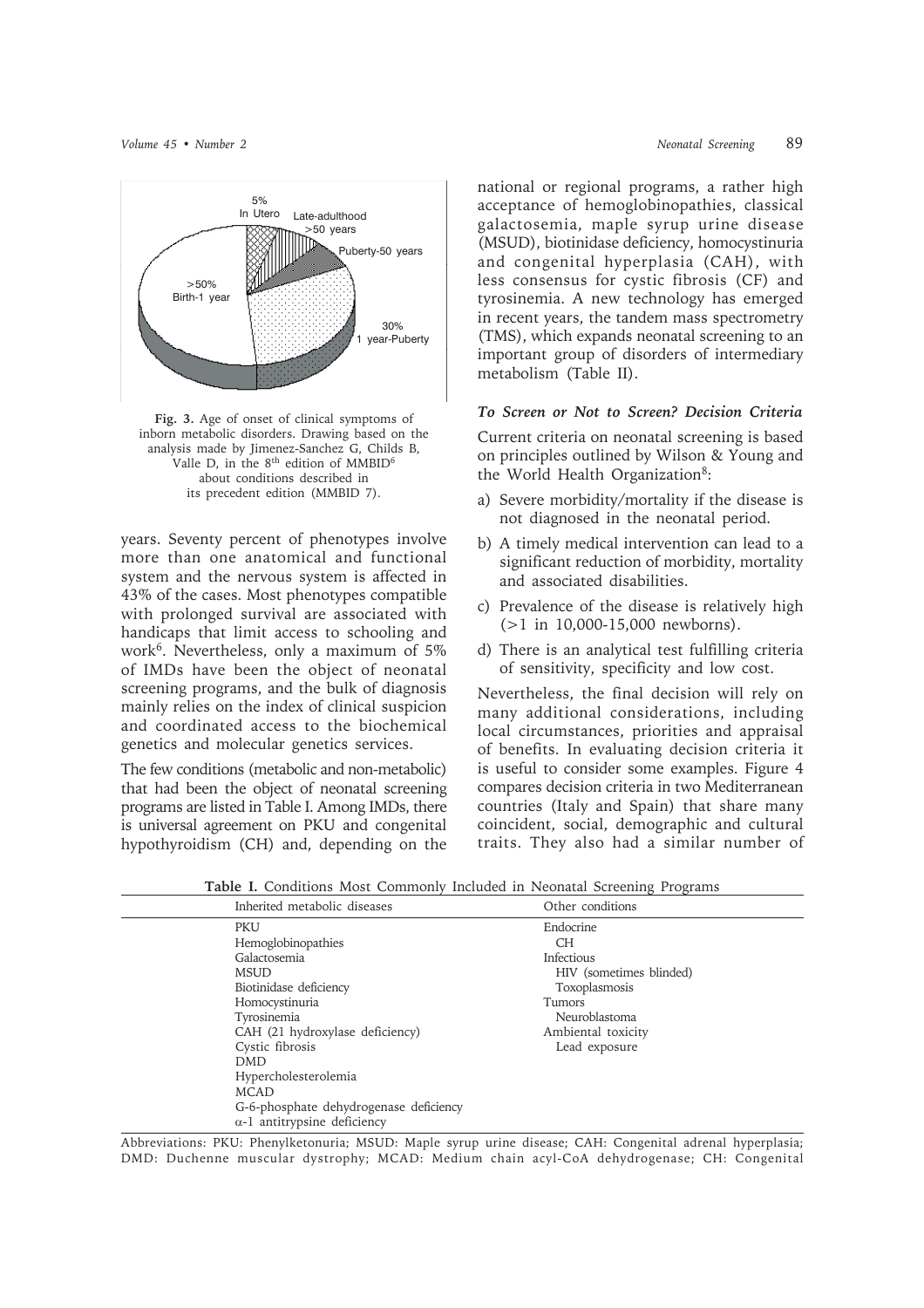**Table II.** Approximately 30 Diseases Which Can Be Detected By Tandem Mass Spectrometry (TMS)

| 4-Dienoyl-CoA reductase Deficiency                                                   | Hypermethioninemia                                                   |
|--------------------------------------------------------------------------------------|----------------------------------------------------------------------|
| 2-Methylbutyryl-CoA dehydrogenase deficiency<br>3-Hydroxy-3-methylglutaryl-CoA lyase | Isobutyryl-CoA dehydrogenase deficiency<br>Isovaleric acidemia (IVA) |
| deficiency (HMG)                                                                     | Long-chain hydroxyacyl-CoA dehydrogenase                             |
| β-Ketothiolase deficiency                                                            | deficiency (LCHAD)                                                   |
| 3-Methylcrotonyl-CoA carboxylase deficiency                                          | Maple syrup urine disease (MSUD)                                     |
| (3MCC)                                                                               | Medium chain acyl-CoA dehydrogenase                                  |
| 3-Methylgutaconyl-CoA hydratase deficiency                                           | deficiency (MCAD)                                                    |
| 5-Oxoprolinuria                                                                      | Methyl malonic acidemia (MMA)                                        |
| Argininemia                                                                          | Malonic acidemia                                                     |
| Argininosuccinic aciduria (ASA)                                                      | Multiple CoA carboxylase deficiency                                  |
| Carnitine/Acylcarnitine translocase deficiency                                       | Nonketotic hyperglycinemia (NKH)                                     |
| Carnitine palmitoyl transferase deficiency type II                                   | Phenylketonuria (PKU)                                                |
| $(CPT-II)$                                                                           | Propionic acidemia (PA)                                              |
| Citrullinemia                                                                        | Short-chain acyl-CoA dehydrogenase deficiency                        |
| Glutaric acidemia type I (GA-I)                                                      | (SCAD)                                                               |
| Glutaric acidemia type II (GA-II)                                                    | Trifunctional protein deficiency                                     |
| Homocystinuria                                                                       | Tyrosinemia type I, II and III                                       |
| Hyperammonemia, hyperornitinemia,<br>homocitrullinuria syndrome (HHH)                | Very-long-chain acyl-CoA dehydrogenase<br>deficiency (VLCAD)         |

For 11 disorders (those in black) TMS screening is diagnostic and disease specific. For 21, screening is diagnostic, but not disease specific, because similar or even identical patterns of abnormalities can be caused by different enzyme deficiencies; additional follow-up testing is required<sup>7</sup>.

PKU : phenylketonuria.

- CH : congenital hypothyroidism.<br>CF : cystic fibrosis.
- . cystic fibrosis.
- CAH : congenital adrenal hyperplasia.
- GAL : galactosemia.
- AA : aminoacidopathies.
- BD : biotinidase deficiency.
- G6PD : glucose-6-phosphate dehydrogenase.

**Fig. 4.** Graphic representation of decisions regarding neonatal screening within Italy and Spain. The number of regional/autonomous governments that have decided to screen for each disorder is expressed in % of the total number of regions within the respective countries. Data source, references<sup>9,10</sup>.

regions with a political organization allowing independent decisions in matters of public health. In both countries there was universal agreement in favor of screening for PKU and CH, but the decision to screen for galactosemia and CF had been adopted in more regions in Italy than in Spain, while screening for CAH was more frequent in Spain. Moreover, in Spain there were eight regions which historically screened for amino acid disorders with paper or thin layer chromatography, sometimes also in the urine. Nevertheless, specific diseases are not defined in their respective programs, which nowadays would be inadvisable for a neonatal screening program. There are four diseases which are screened in only one region: galactosemia (Spain), biotinidase deficiency (Spain), hemoglobinopathies (Spain) and glucose-6-phosphate dehydrogenase (Italy)<sup>9,10</sup>.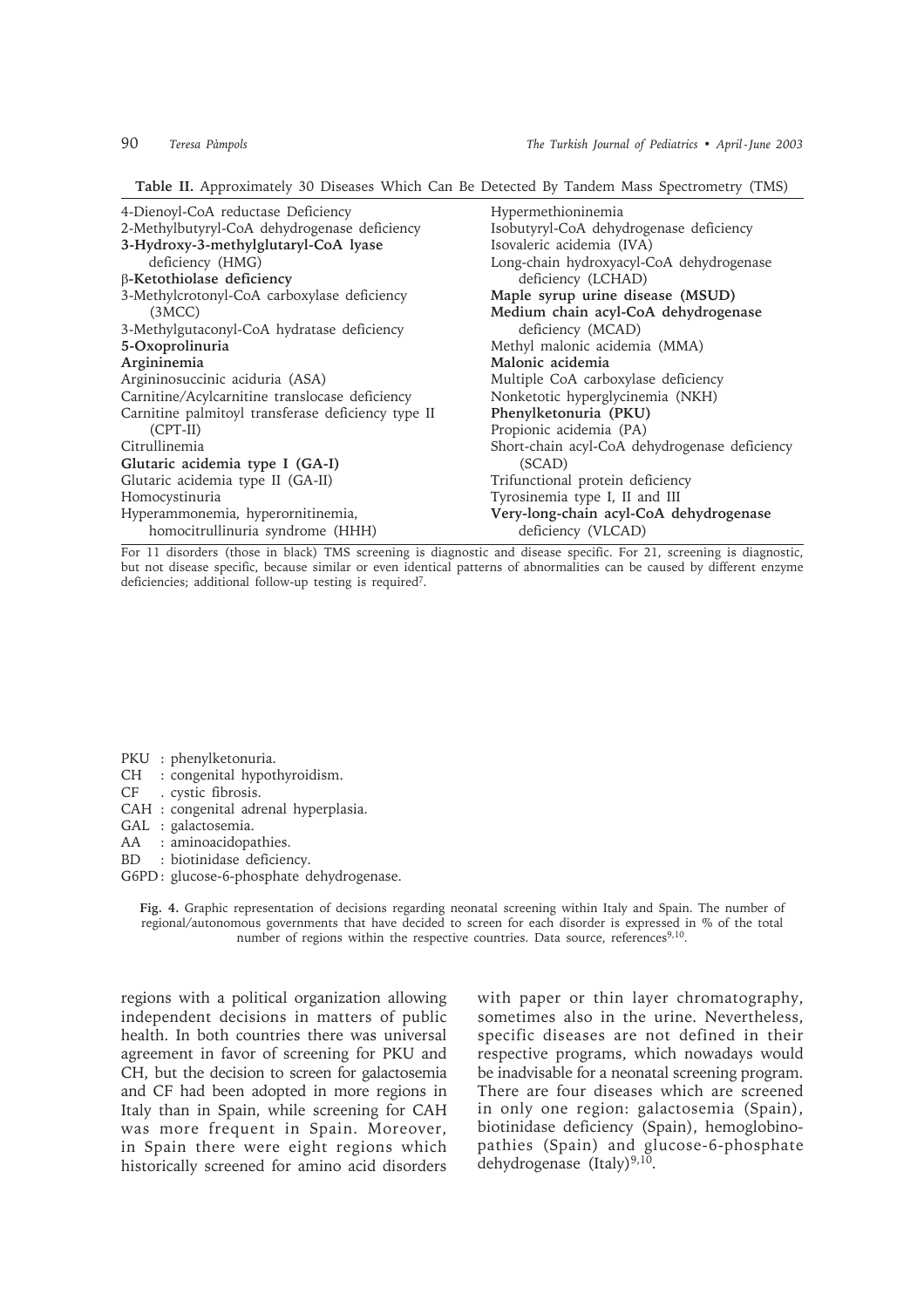and mortality<sup>12,13</sup>, it probably has no effect on long-term complications<sup>14</sup>. It is therefore one example of a controversial issue. While a majority of states within the USA screen for galactosemia, as do Australia and a number

- PKU : phenylketonuria.
- CH : congenital hypothyroidism.
- GA : galactosemia.
- Hb : hemoglobinopathies.
- CAH : congenital adrenal hyperplasia.
- BD : biotinidase deficiency.
- MSUD: maple syrup urine disease.
- HCys : homocystinuria.<br>CF : cystic fibrosis
- : cystic fibrosis.
- MCAD: medium chain acyl-CoA dehydrogenase.
- Tyr : tyrosinemia.
- G6PD : glucose-6-phosphate dehydrogenase.

**Fig. 5.** Graphic representation of decisions regarding neonatal screening in the United States. The number of States within the US that have decided to screen for each disorder is expressed in % of the total number of States. Data source, references<sup>2,11</sup>. Additional disorders that can be screened by tandem mass spectrometry are not represented in the Figure; nevertheless, 23 States are using or introducing this technology as a pilot<sup>11</sup>.

90% of States also include galactosemia and hemoglo-binopathies, and around 40% screen for CAH, biotinidase deficiency and MSUD. On the contrary, CF has, at least at the moment, a low acceptance  $(10\%)^{2-11}$ .

Hemoglobinopathies screening is justified in the USA due to its high prevalence in populations of Afro-Caribbean origin, but perhaps in some Mediterranean countries, for other epidemiological reasons, we should reconsider its implementation in the future. Concerning galactosemia, prevalence is low (around 1/40,000), and available evidence suggests that although screening may result in earlier diagnosis and limit early morbidity

of European countries, a majority of pediatricians in of the UK and in Spain feel that through clinical vigilance, galactosemia can be diagnosed in an acceptable time and thus, screening is unnecessary.

Cystic fibrosis is another example of controversy and diversity in decision criteria. Table III summarizes arguments in favor of and against screening for this disease. The ability of neonatal screening to alter long-term prognosis has not been conclusively proven, but there is evidence gathering strength that could be decisive: early detection prevents malnutrition and alleviates or prevents chronic lung disease<sup>15</sup>, and this represents a

**Table III.** Decision Criteria on Neonatal Screening: Controversy Surrounding CF

| In favor                                                                                   | Against                                 |
|--------------------------------------------------------------------------------------------|-----------------------------------------|
| Frequent                                                                                   | 3-5% false negatives                    |
| Life-threatening                                                                           | 1.14% false positives                   |
| Safe, simple, effective tests                                                              | *Parental stress associated with false+ |
| NBS enables:                                                                               | ** Detects carrier status in minors     |
| Avoidance of delayed diagnosis                                                             | Difficulties for a curative treatment   |
| Avoidance of misdiagnosis                                                                  |                                         |
| Appropriate and timely genetic counseling                                                  |                                         |
| It could be cost-effective in the short-term                                               |                                         |
| (adverted cost in the first years $>$ cost of NBS)                                         |                                         |
| *** Early detection prevents malnutrition and alleviates or prevents chronic lung disease. |                                         |

\* True for any disease. \*\* Not a new problem (Hemoglobinopathies). \*\*\* Reference (15). NBS: newborn screening, CF: cystic fibrosis.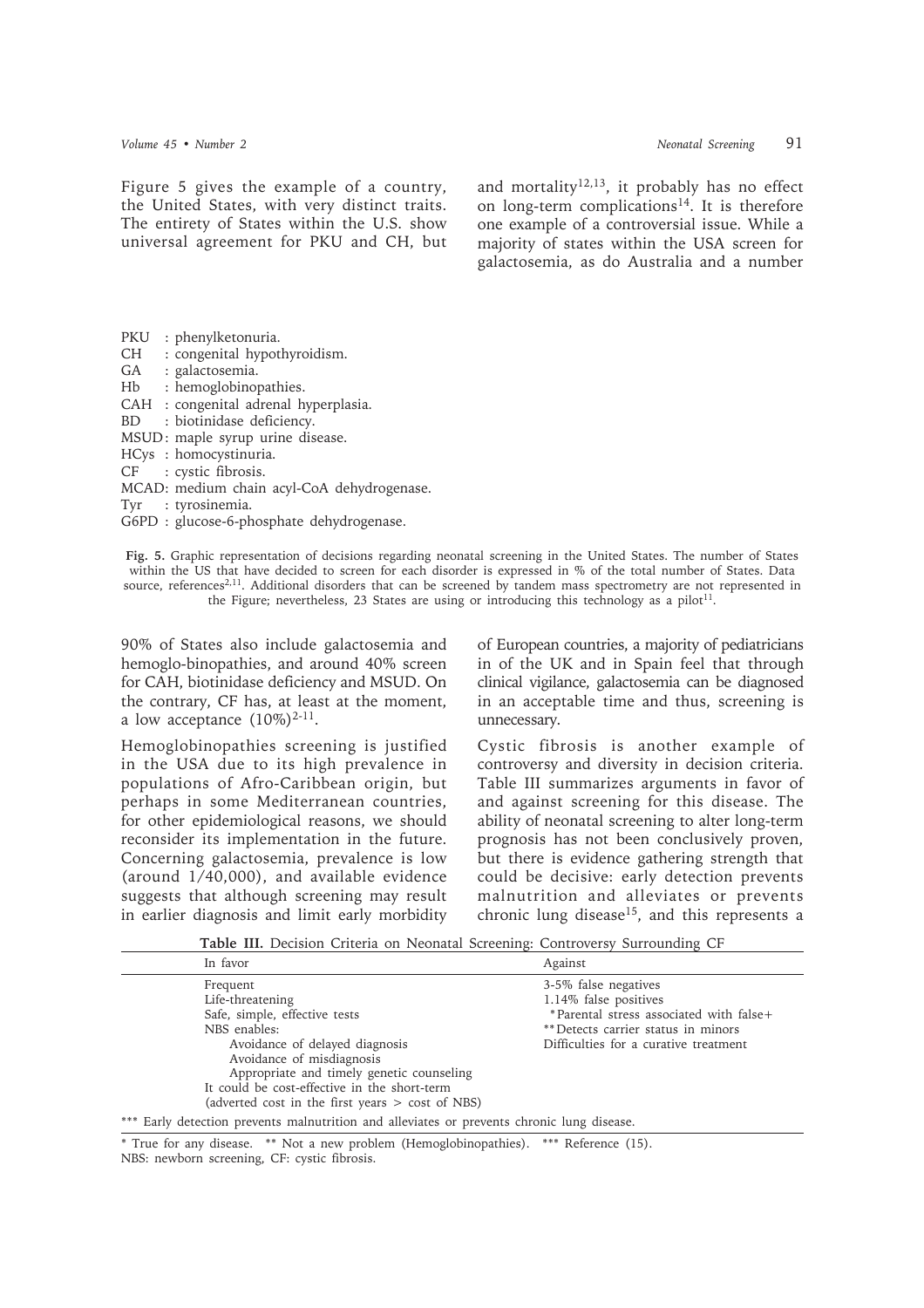direct and worthy benefit for the child. Some countries such as Australia have consolidated the inclusion of CF in the neonatal screening program. In Europe, some years ago, pilots were started in some regions within several countries, i.e. France, Italy, Spain and the UK. More recently, health care authorities from the  $UK^{17}$  and from France have decided to implement screening in their respective national neonatal screening programs.

## *Where Are We Going? Will We Expand Neonatal Screening?*

Tandem mass spectrometry (TMS) expands neonatal screening to several disorders in amino acid, fatty acid oxidation and organic acid metabolism (Table II). TMS-NS can even improve detection of PKU. The ratio phenylalanine/tyrosine is a very specific and sensitive marker, and its use can prevent early discharge. Moreover, this method gives fewer PKU false positives, which is very important in decreasing the stress of the parents, and, on the other hand, generates cost savings to offset technological costs.

A high sensitivity (95.54%) and specificity (99.67%) for the TMS extended screening has been reported with a total positive-predictive value of 11.52% and a combined prevalence of 1: 2,33617. Comparing with rates of cases clinically detected, TMS-NS could increase the number of patients identified each year from 50% to 100%18. Some cases have an associated risk of sudden death (MCAD), and in this sense, TMS-NS is not only potentially useful for treatment and counseling but can also save lives.

It is also true, however, that TMS-NS requires formal long-term studies and definition of which diseases will be included in the programs. The sensitivity, specificity and positive predictive value vary depending on the disease<sup>17</sup>. The number of false negatives is still not known. Patients with MCAD detected by TMS-NS might have different mutations which are not found in cases later based on clinical findings $19$ . The spectrum of disorders detected by TMS-NS differs from that of those detected clinically, and it is not possible to know which of them might become symptomatic. Moreover, effective therapies for all the conditions TMS-NS can detect have not been developed uniformly.

Nevertheless, it must be recognized that children

diagnosed after manifestation of clinical disease present high mortality and morbidity (they are often diagnosed after threatening acute metabolic crises). The outcome can often be improved by early treatment. Parents report significantly less stress with an early diagnosis than when it is reached after a long and distressing period of uncertainty. It can therefore be considered that TMS-NS can provide substantial benefits to the patients and their families<sup>20</sup>.

Further discussion of TMS-NS should include two of the classic arguments against NS for any IMD: the low prevalence and lack of curative treatment.

Certainly, it is true that only around 20% of IMDs have a prevalence over 0.0001, with a prevalence of less than 0.00001 for the remaining 80%, which are qualified as "rare disease". But there is also an increasing awareness that cumulatively, these IMDs are much more common than currently believed. In fact, the rate of cases of IMD reported with expanded TMS-NS is very high: 1:4000 in newborns from North Carolina, Pennsylvania, Ohio and Louisiana21, 1:800017 and the above mentioned 1:233618 in Germany, 1:3322 in Belgium<sup>22</sup> and 1:13379 in Australia<sup>23</sup>, where the combined incidence together with CH, galactosemia and CF reaches 1 affected child in 800. Currently TMS-NS is also being implemented as a pilot in some regions within Italy, Portugal, France, and the UK and has been regularly used or implemented as a pilot within 23 States of the USA<sup>11</sup>.

Concerning the lack of curative treatment, we can consider the interesting analysis made by Treacy et al.<sup>24</sup> on IMD described in the MMBID7. According to that report, response to treatment was complete in 12% of IMD, and there was no response in 34%. However, in more than half (54%) there was a partial response, which justifies some intervention. We are aware that unless one is prepared to recognize these disorders, they will often be undiagnosed or misdiagnosed, and often the diagnosis is reached at an advanced stage of the disease. TMS-NS provides an early diagnosis and facilitates an early intervention, so that "partial benefits" can become "substantial benefits".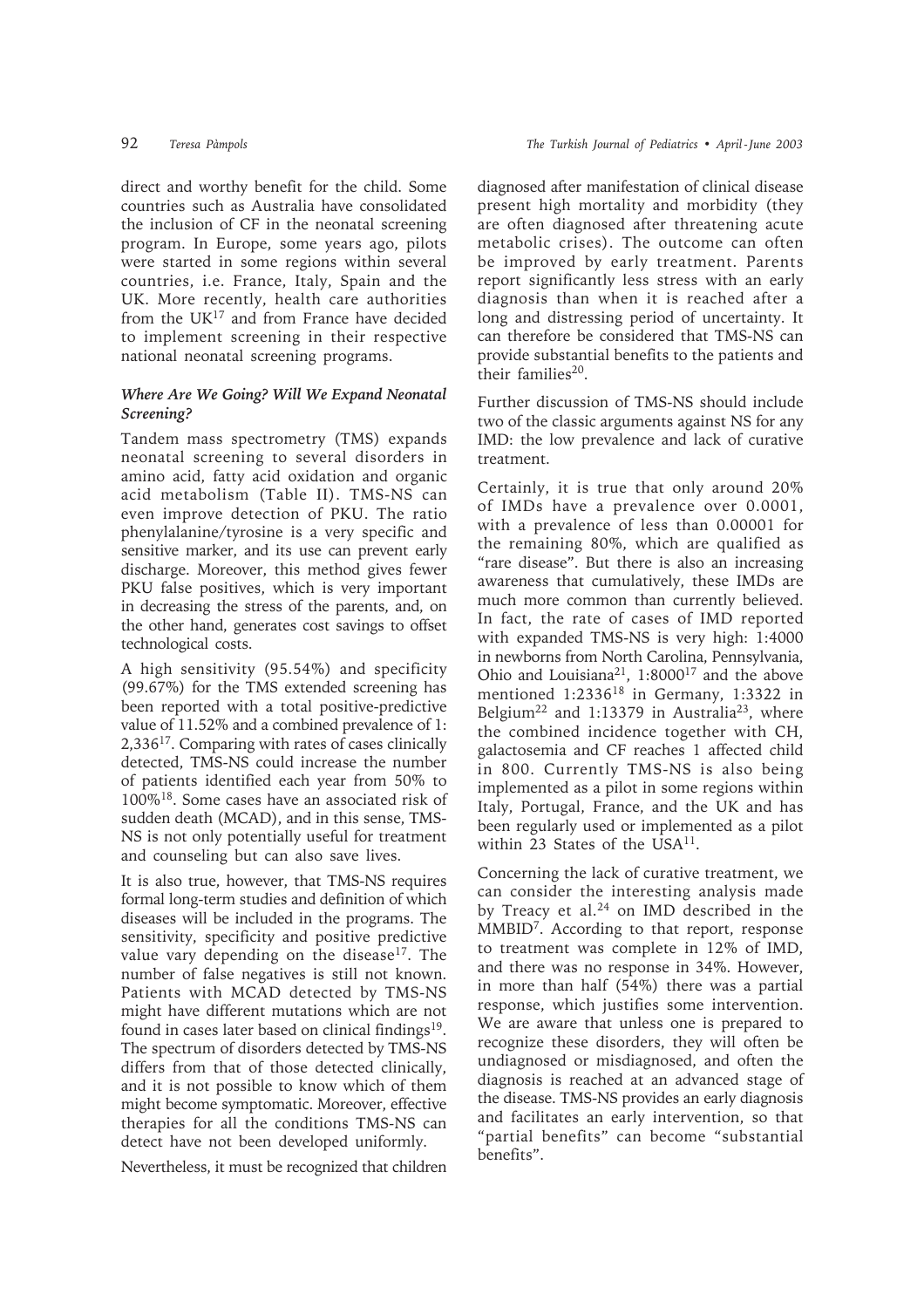Another emerging fact is that if TMS-NS is implemented, it will be necessary to establish a much closer collaboration among neonatal screening services, biochemical genetics services and metabolic clinicians, because we must now consider not only the question "to screen or not to screen?" but also "to fight or not to fight?" against severe IMD.

### *New Horizons*

Development of the ethical, legal and social frameworks will be very important. Facts, such as the varying degree of effectiveness of therapies, the detection of the heterozygote status in minors (hemoglobinopathies, cystic fibrosis) or the high value of leftover dried blood spots as an unbiased population sample together with the stability of DNA on this spot, raise the debate on the mandatory or voluntary nature of the programs, the protection of confidentiality, the informed consent/dissent of parents as well as the policy of storage and access to the sample for research<sup>25-27</sup>. The development of educational aspects of the programs will be the key to achieve a true shared decision-making.

Technological progress is a non-stop process and there is a growing demand for expanding the range of disorders to be screened. Certainly the supply of blood is limited, but from the concept "one test one disease" we are moving to "one test many diseases" (tandem mass) and in the future from "one sample or punch one disease" to "one sample a whole spot extraction" (solvent for small molecules, buffer for proteins/steroids, DNA extraction); the inclusion of urine spots could also allow new detection<sup>28</sup>.

Demonstrated benefits of early detection and treatment will give support to new candidates: Smith-Lemli-Opitz syndrome, X-linked adrenoleukodystrophy, Krabbe and other lysosomal diseases, disorders of creatinine metabolism, congenital defects of glycosylation, and Wilson's disease (3-6 months of age). New genetic tests could include presymptomatic susceptibility screening whereby the benefit to the neonate is not immediate: Type-I diabetes, hemochromatosis, and other diseases later in life. The inclusion of diseases for which treatment or symptom prevention may not exist can be considered, if benefits of knowing are proven and are considered sufficient, i.e. provide the family with an opportunity for counseling regarding future

pregnancies (Duchenne muscular dystrophy).

Other programs designed to serve infants in the neonatal period such as newborn hearing screening could be connected to newborn heelstick screening programs in an integrated and coordinated model.

Addition of new IMDs should utilize the existing dried blood spot specimen, and integrate the analytical perfor-mance (QAP) of existing NS programs. Additions should include diseases which have a prevalence sufficient to warrant public health attention, provide measurable benefits to the newborn being tested and consider that benefits to identified infants should outweigh the costs of the NS program.

Final decision will relay on what kind of benefits we consider: curative, palliative, informative, preventive, anticipatory. In fact, the use of NS is shifting towards a wider concept, which includes quality of life issues and psychological benefits to the parents, to the siblings and to the community. Specific disease selection will depend on achievements in technological, clinical, epidemiological and basic research; the social, ethical, legal and organizational framework; and the policy analysis or planning. Public participation (general, parent/patient groups, professionals) in medical policy-making will be key to the issue of NS and genetic screening in general.

### **REFERENCES**

- 1. Laberge C. Public health rational for NBS and civic values. In: Farriaux & Dhont (eds). New Horizons in Neonatal Screening. Amsterdam: Excerpta Medica, Elsevier Science; 1944: 25-45.
- 2. American Academy of Pediatrics Newborn Screening Task Force. Serving the family from birth to the medical home. Newborn screening: a blueprint for the future. Pediatrics 2000; 106 (Suppl): 386-427.
- 3. Council of Regional Networks for Genetic Services (CORN). Guidelines for Clinical Genetic Services for the Public's Health (1<sup>st</sup> ed). CORN, Atlanta, GA; 1997.
- 4. The European Commission. The State of Health in the European Community (http://europa.eu.int/comm/ health/ph/programmes/monitor/health.htm).
- 5. Scriver CH, Beaudet AL, Sly WS, et al. The Metabolic & Molecular Bases of Inherited Disease (8th ed). New York: McGraw-Hill; 2001.
- 6. Jimenez-Sanchez G, Childs B, Valle DR. Mendelian disease on human helath. In: Scriver CH, Beaudet